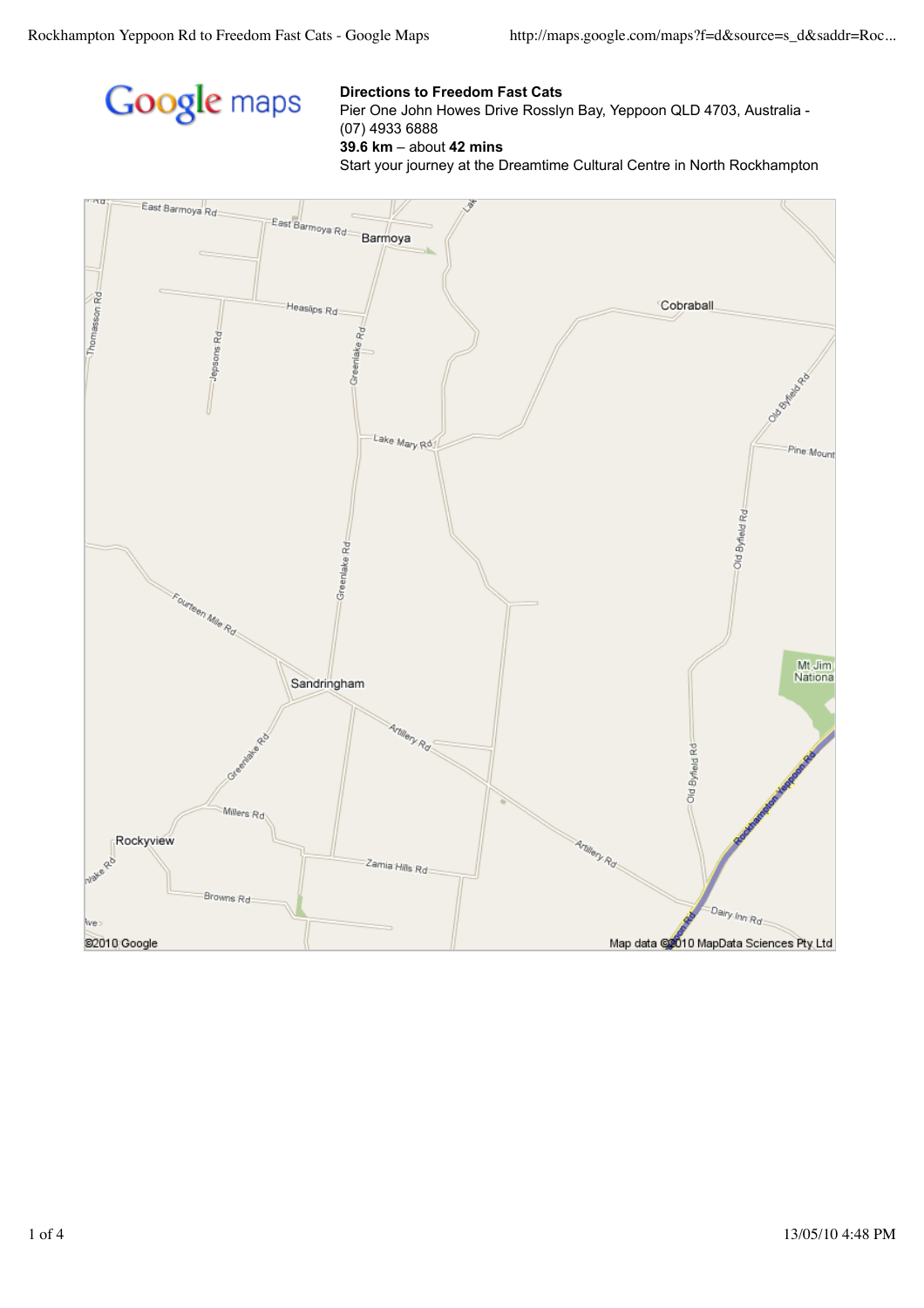

go 3.9 km total 32.4 km

total 12 m

go 28.4 km total 28.5 km

Map data @2010 MapData Sciences Pty Ltd

Yeppoon<br>Hospital 4. At the roundabout, take the **2nd** exit onto **Scenic** TO.  $h$ Centre nation ã Greek **Veppoor** Map data @2010 MapData Sciences Pty Ltd

go 6.3 km total 38.6 km

**Hwy**

About 10 mins

Destination will be on the right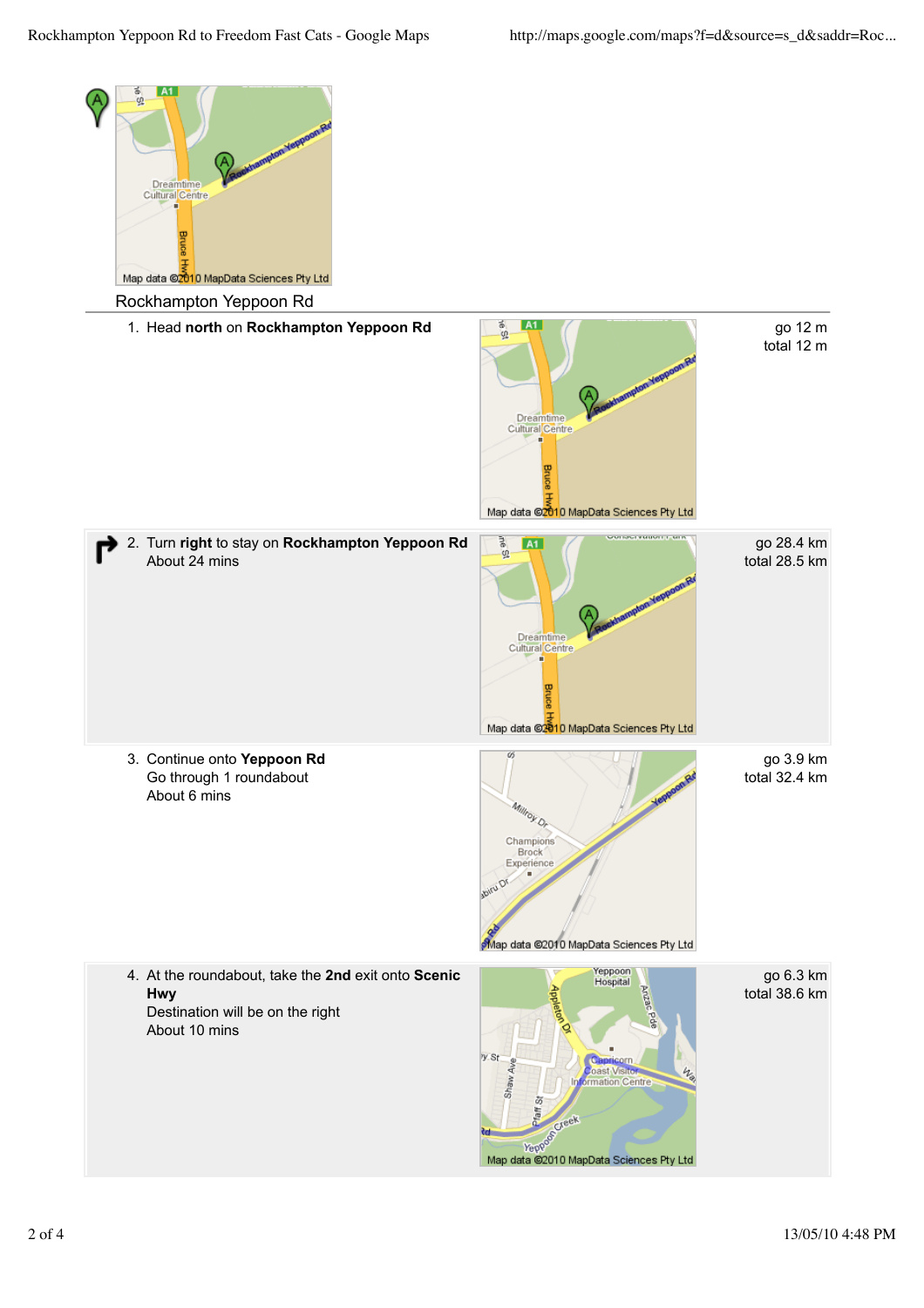